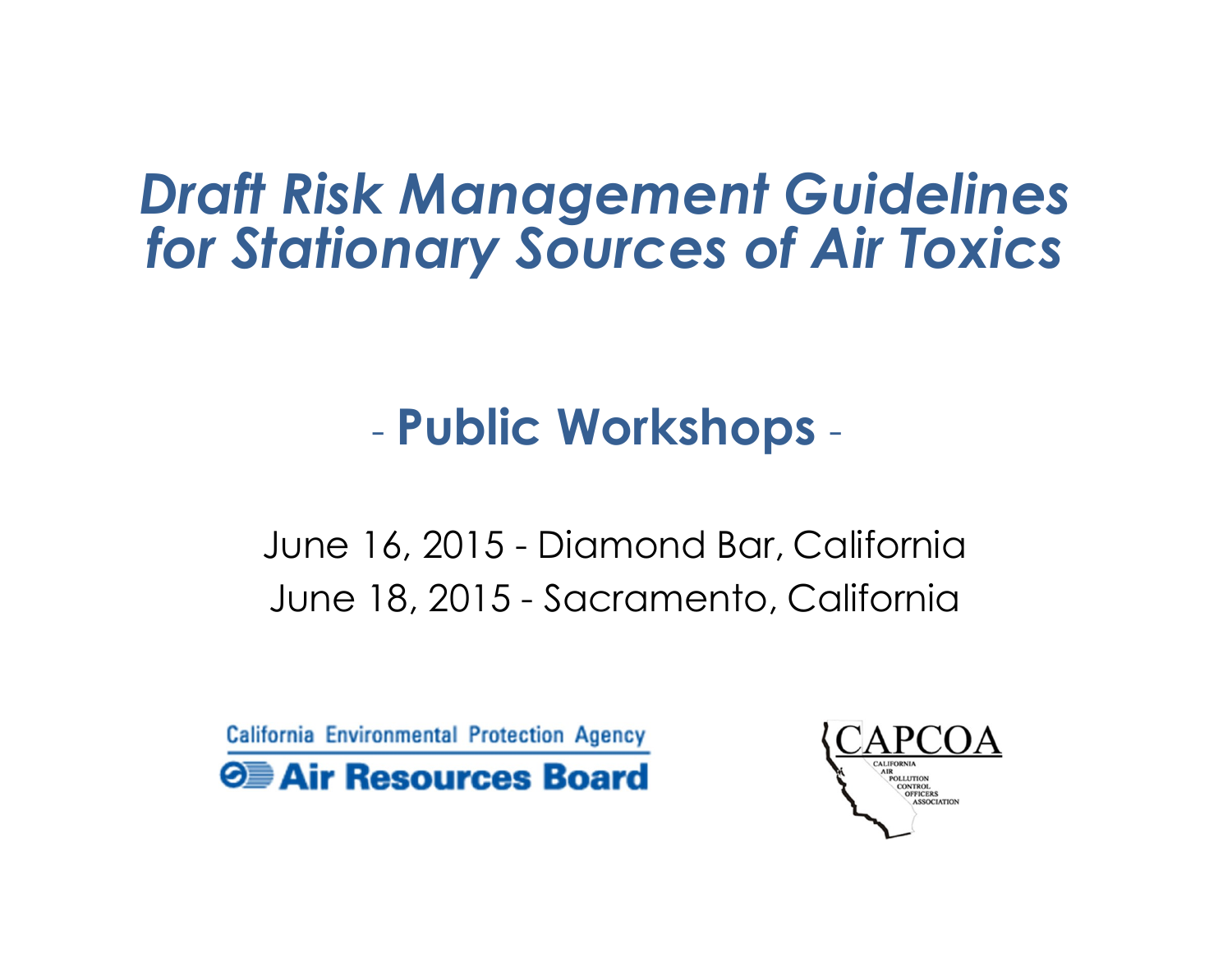What are some key sources of air toxics in California?

- Diesel engines account for about 60% of air toxics risk statewide; highest risk around freight hubs
- Combustion/evaporation of gasoline used in vehicles, lawn and garden equipment, watercraft, etc.

• Other stationary sources including metal finishing/plating, manufacturing, generators, gas stations, and refineries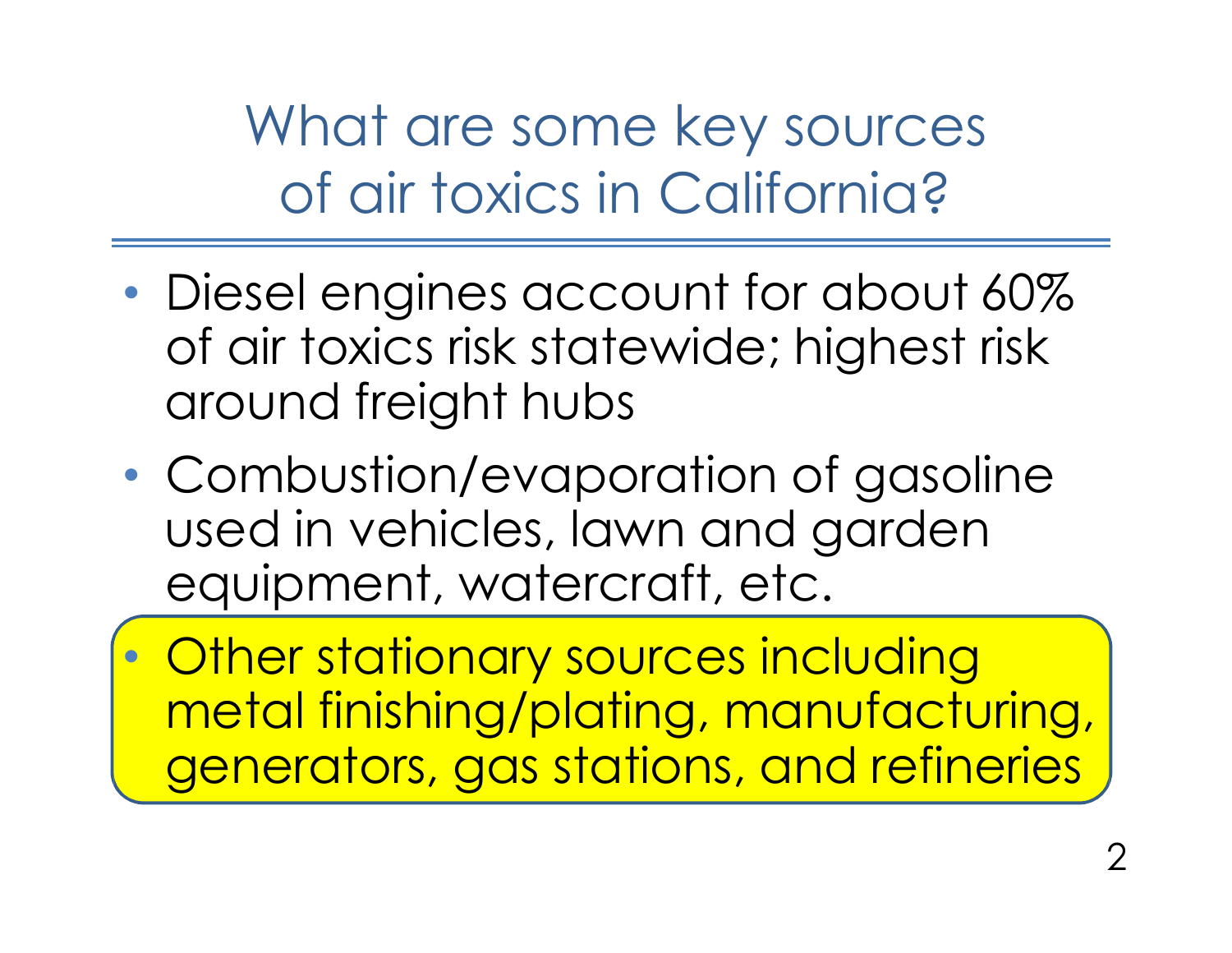# California's air toxics program: background

- Over 200 air toxics included
- 35 independent Local Air Districts and State Air Resources Board have mature programs
- Controls and process changes are effective in reducing emissions and health risk
	- Investment by industry
	- Involvement of public, industry, and environmental community
- Significant progress; but, more to do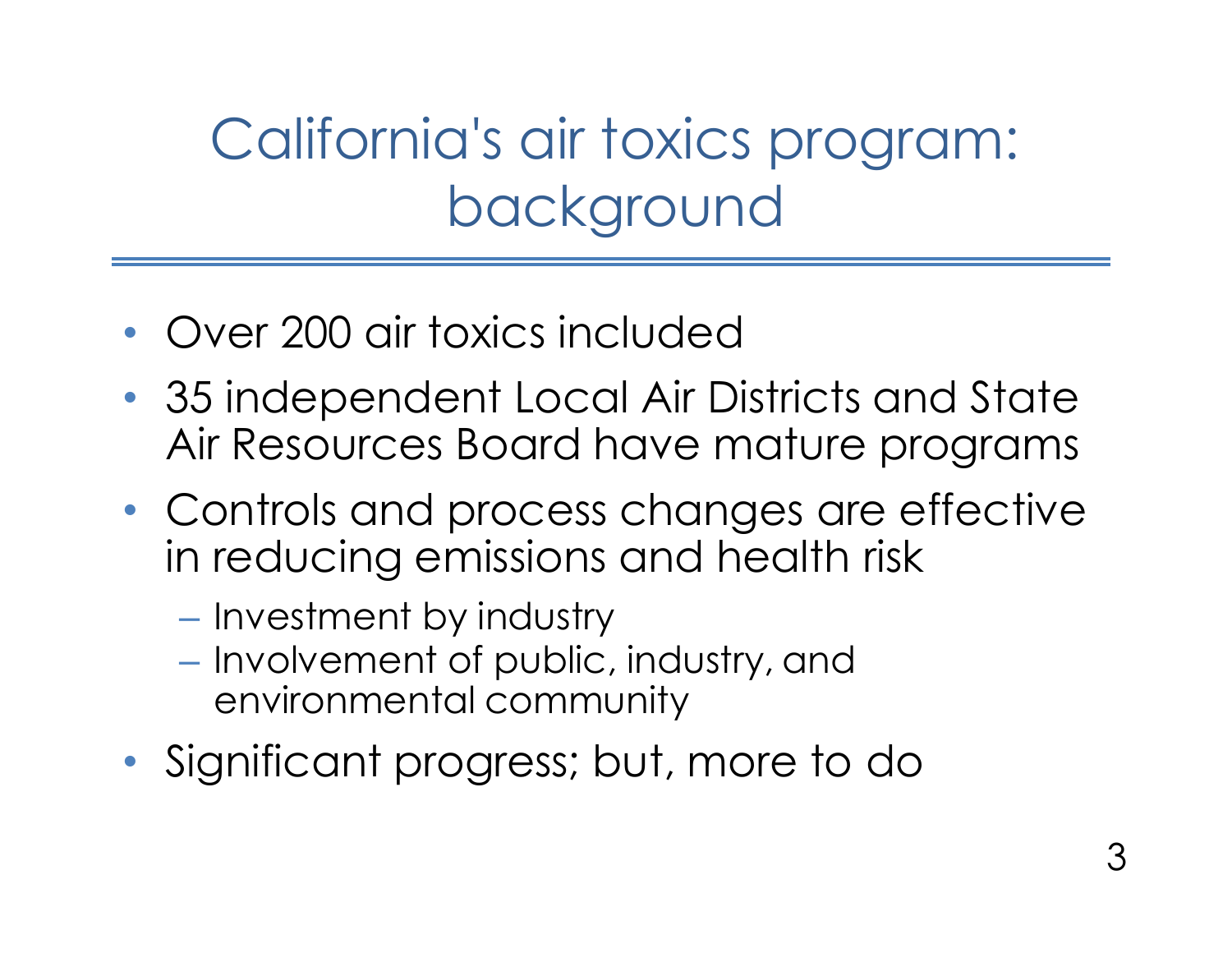### Over 70% reduction in air toxics statewide since 1990

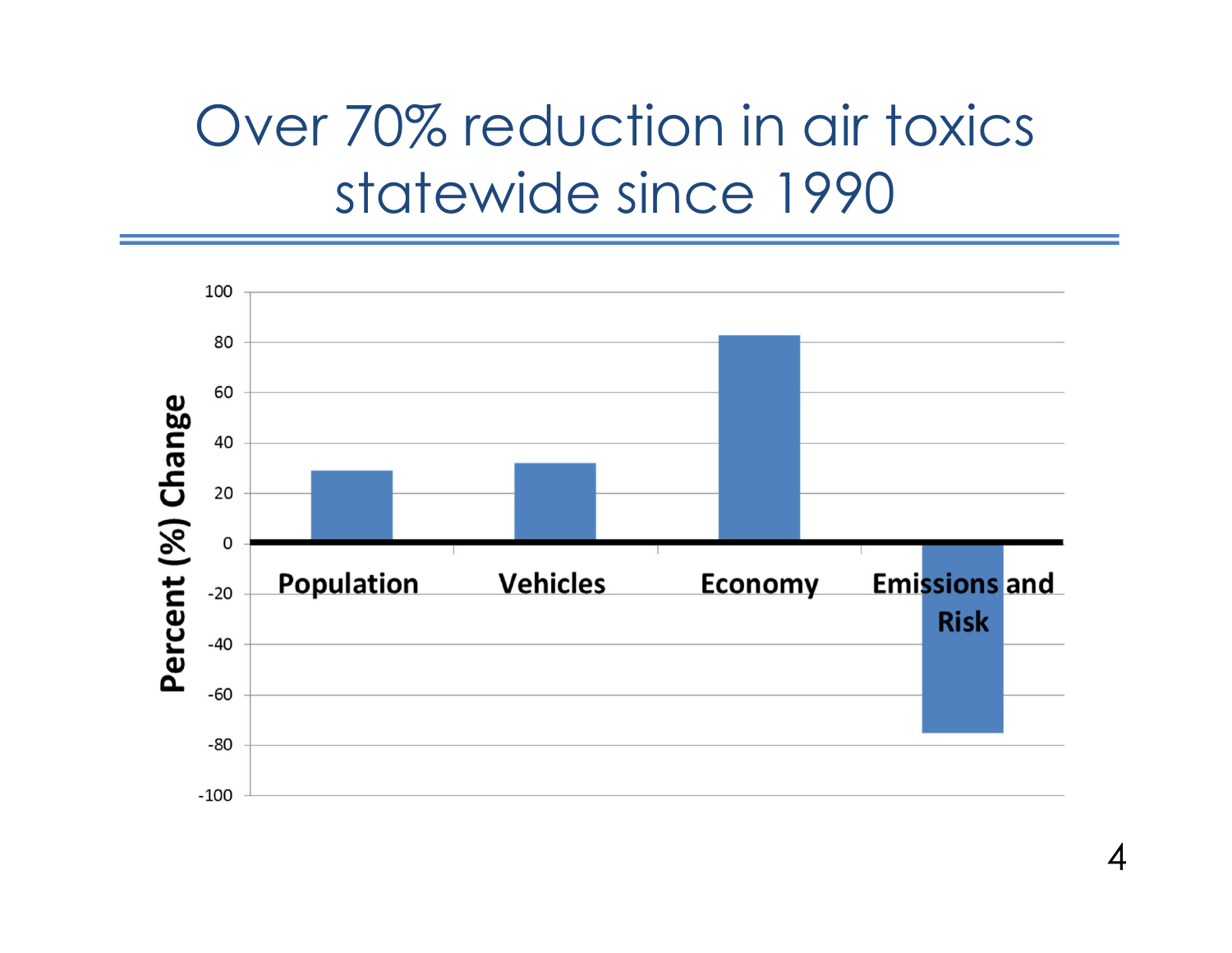#### What has changed?

- Updated risk assessment guidance from Office of Environmental Health Hazard Assessment (OEHHA)
	- ―New studies on childhood sensitivity
	- ―New data on exposure
- Impacts of the updates
	- ―Inhalation cancer risk estimates likely to increase for most sources
	- ―Greater responsibilities for facilities and agencies to notify public and reduce risk
	- ―Districts/ARB assess toxics programs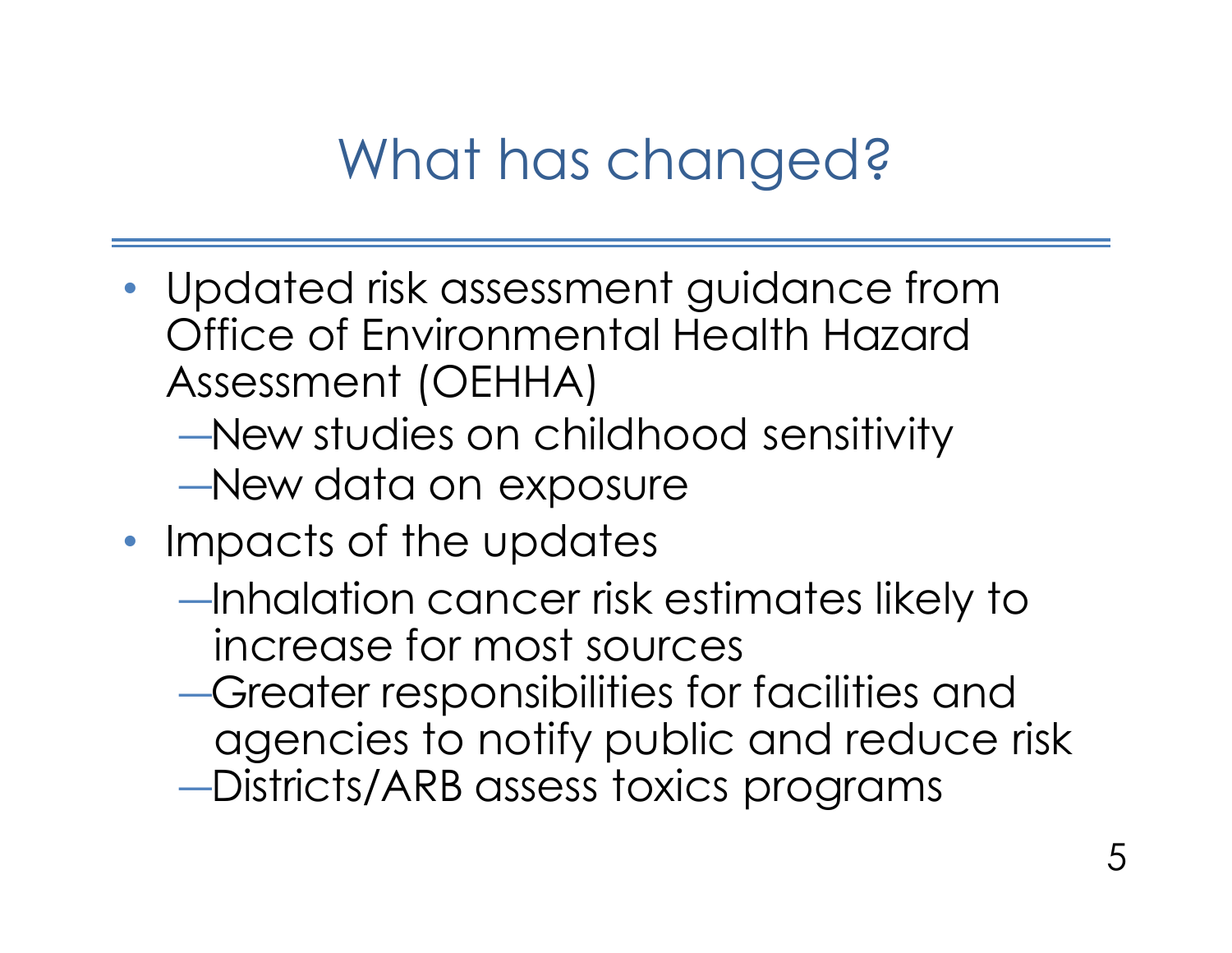# Key factors affecting new inhalation risk estimates



#### Increases Risk Estimates

Age Sensitivity Factors

Daily Breathing Rate

#### Decreases Risk Estimates

Fraction of Time at Home Exposure Duration

Spatial Averaging vs. Single Point

#### No Change

Cancer Potency Factors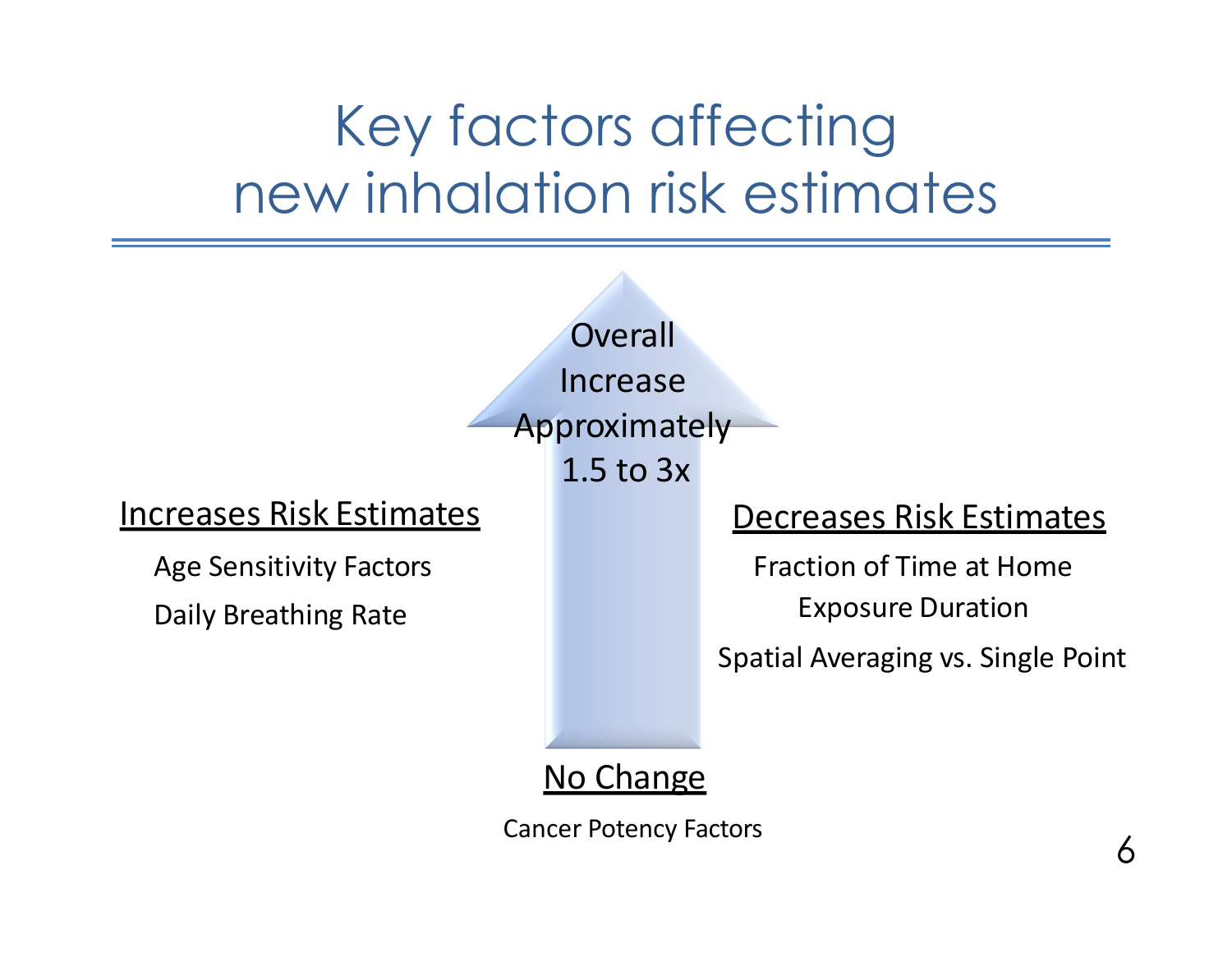Programs affected by risk assessment guidelines

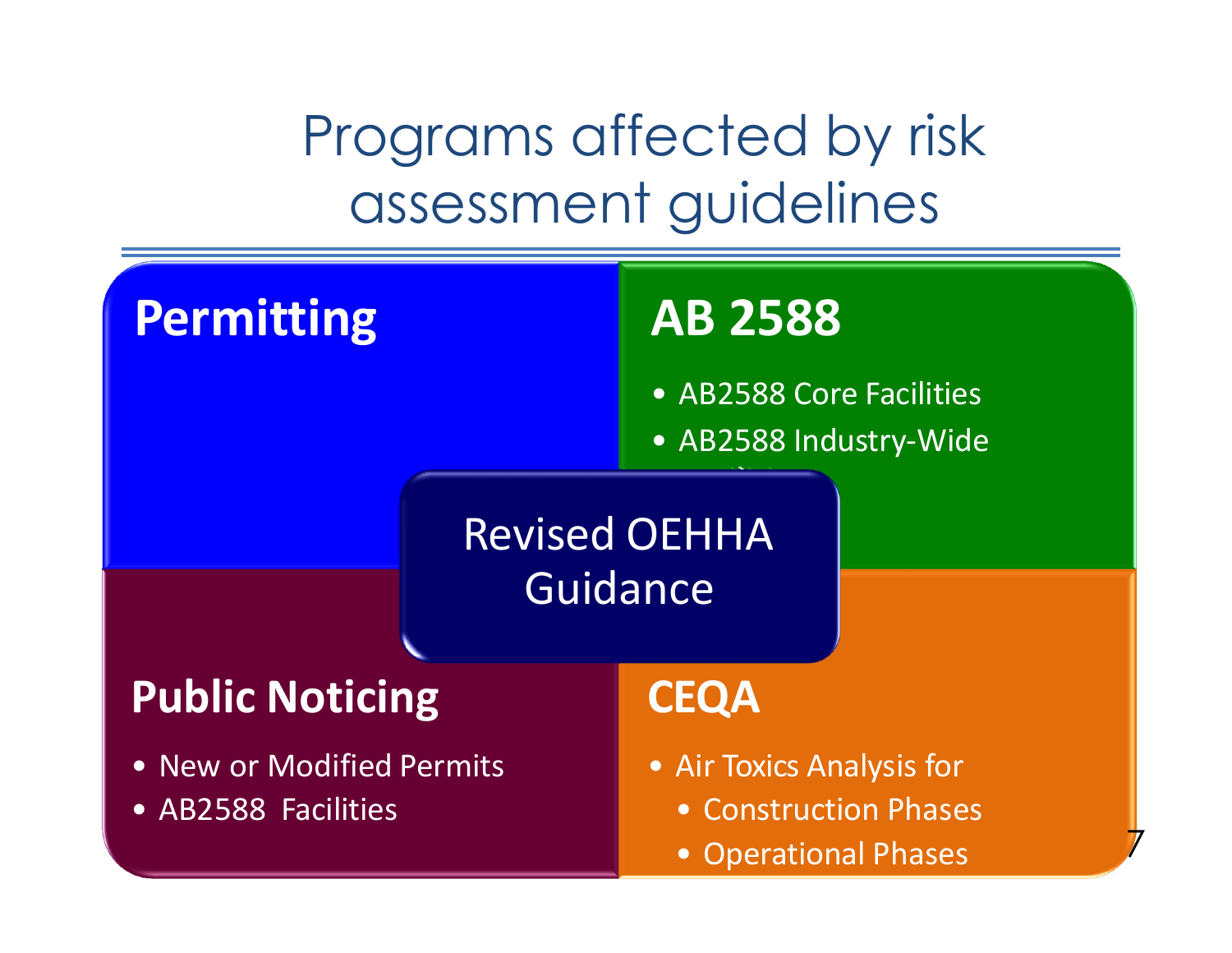Risk Management - History

- Previous Risk Management Guidelines developed in 1993
	- 1993 Guidelines covered permitting only
	- Provided suggested ranges to assist districts in setting their rules and policies
- New draft risk management guidance addresses permitting, AB 2588, use of breathing rates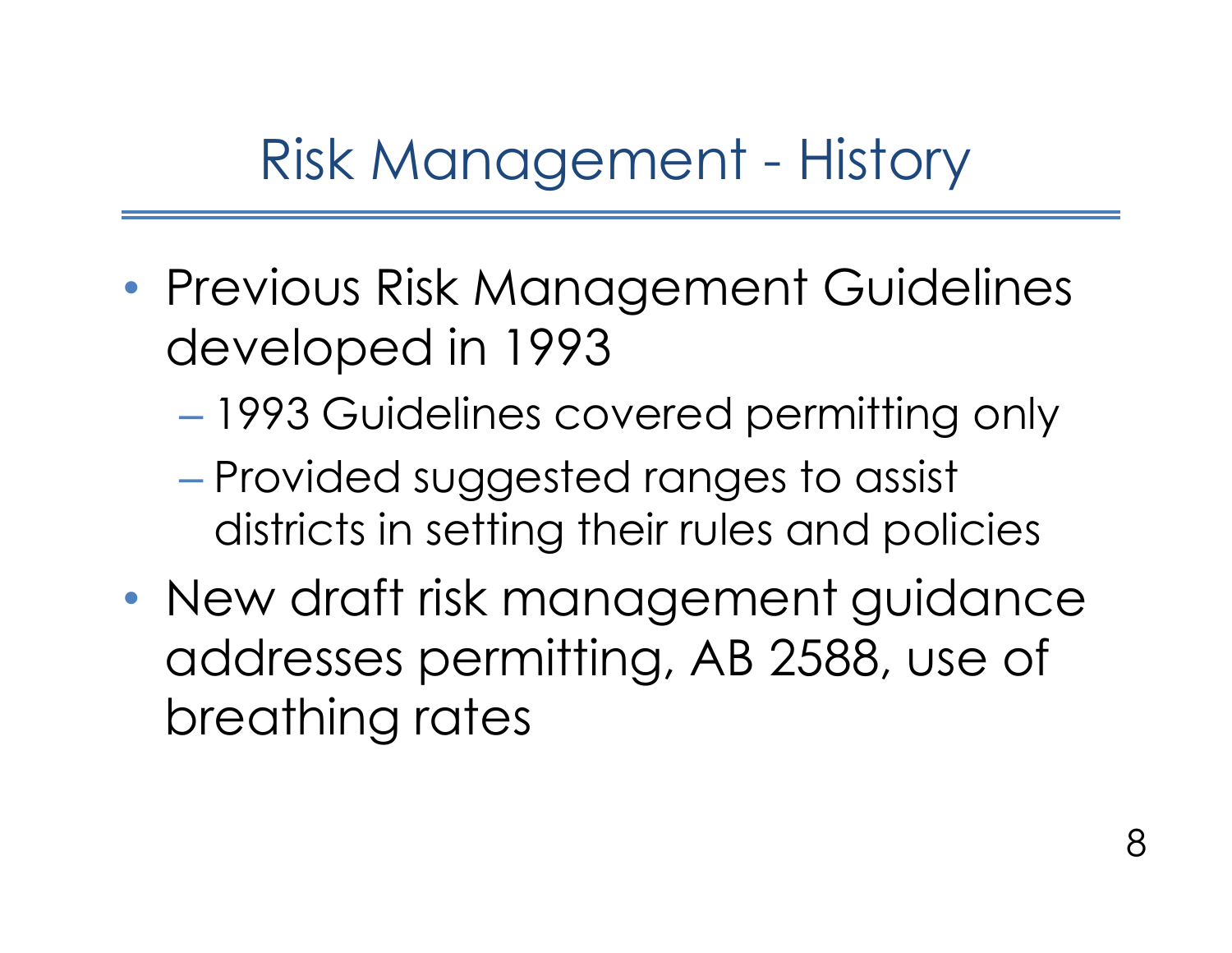Draft Risk Management Guidelines - Public Process

- Released March 27, 2015
- Two public workshops
	- ― Diamond Bar June 16, 2015 ― Sacramento - June 18, 2015
- Public comments on draft due June 26
- Proposed guidelines out early July
- ARB Board Meeting in Sacramento July 23  $\frac{9}{9}$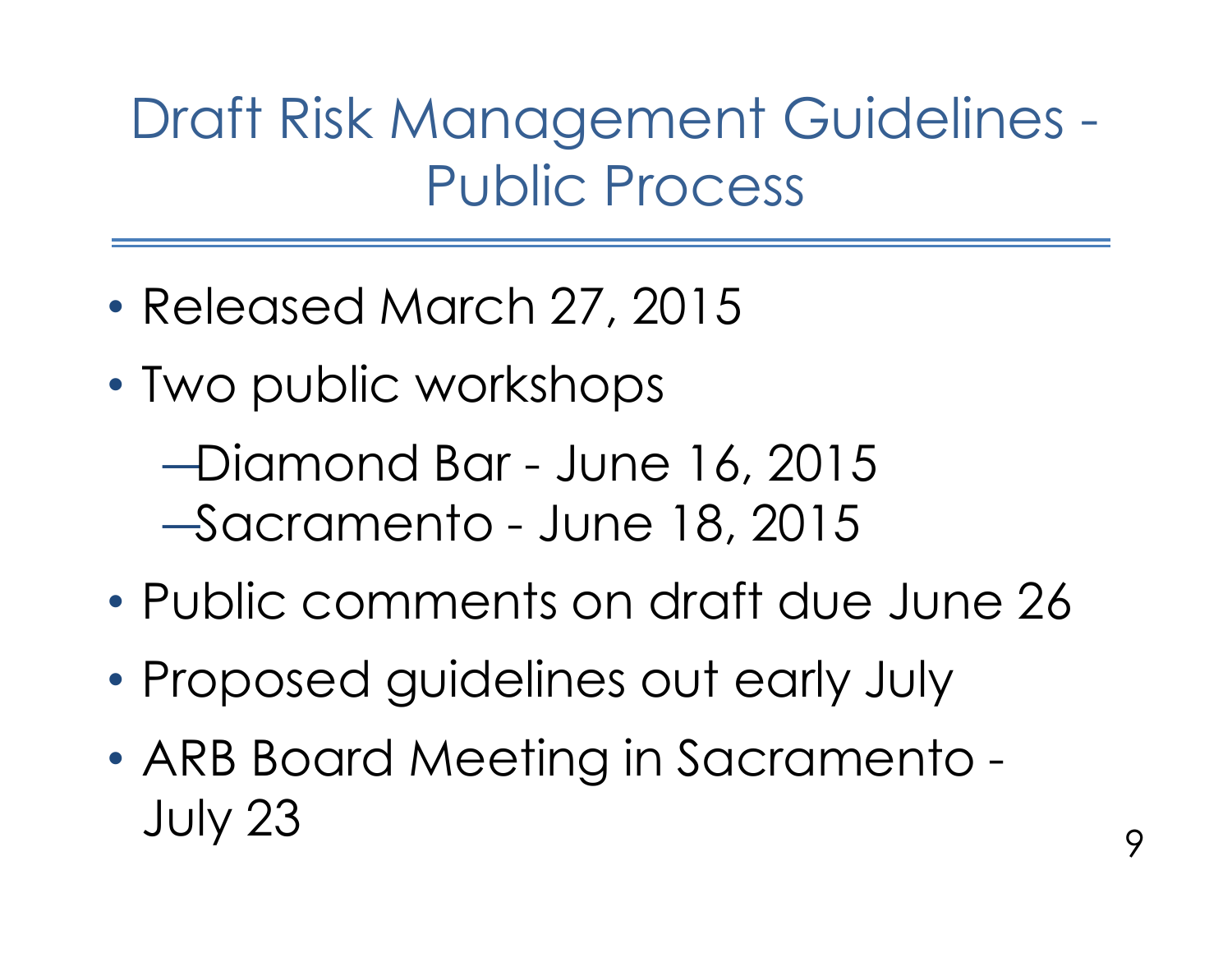Programs addressed in draft risk management guidelines

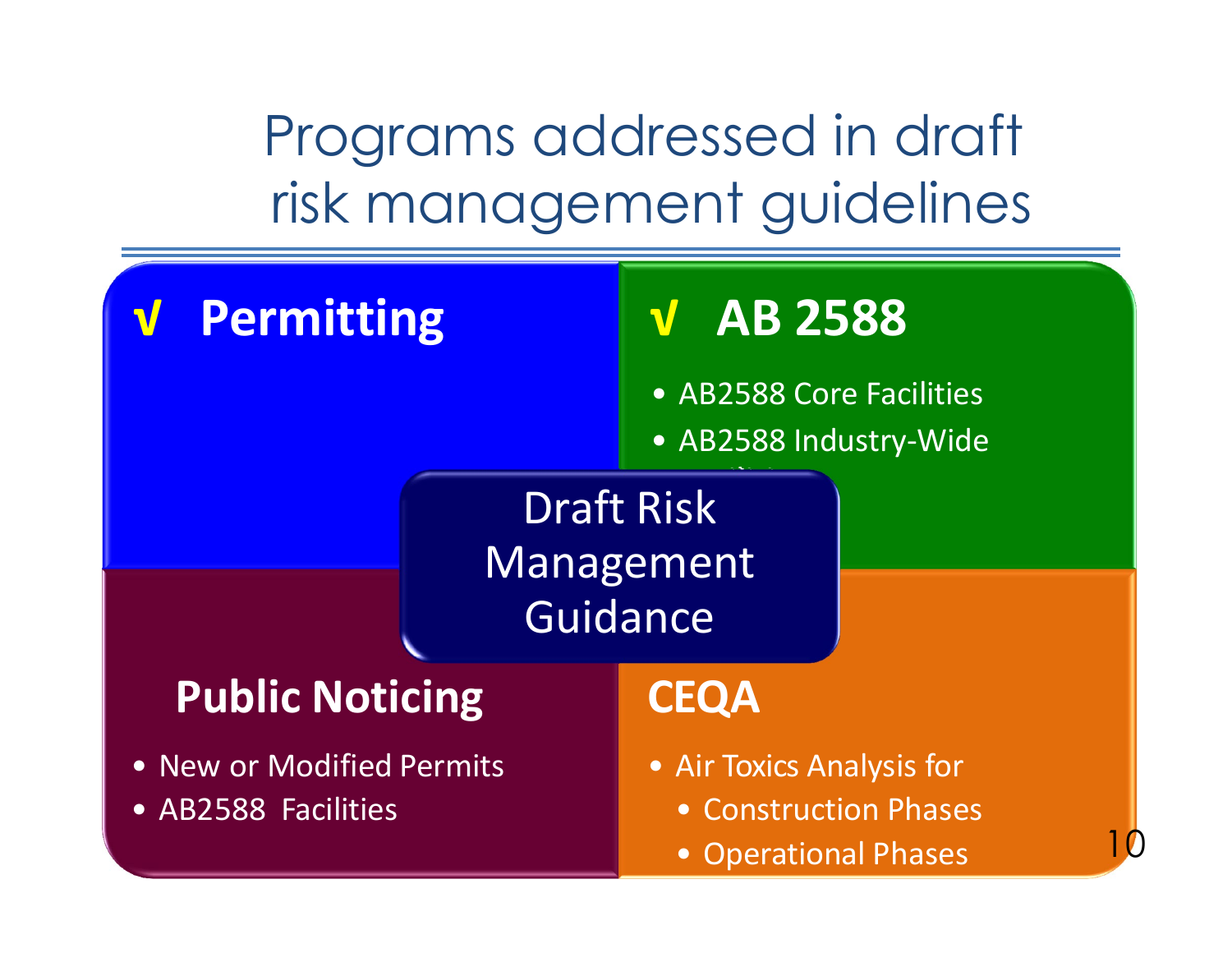### Draft Risk Management - Objectives

- 1. Increase public health protection
	- More sources will install Toxics Best Available Control Technology (TBACT)
	- Pursue further opportunities to reduce risk from the highest risk source categories, considering technical feasibility and cost
- 2. Recognize State law gives each air district discretion to set its own risk management policies, except when state rule sets a floor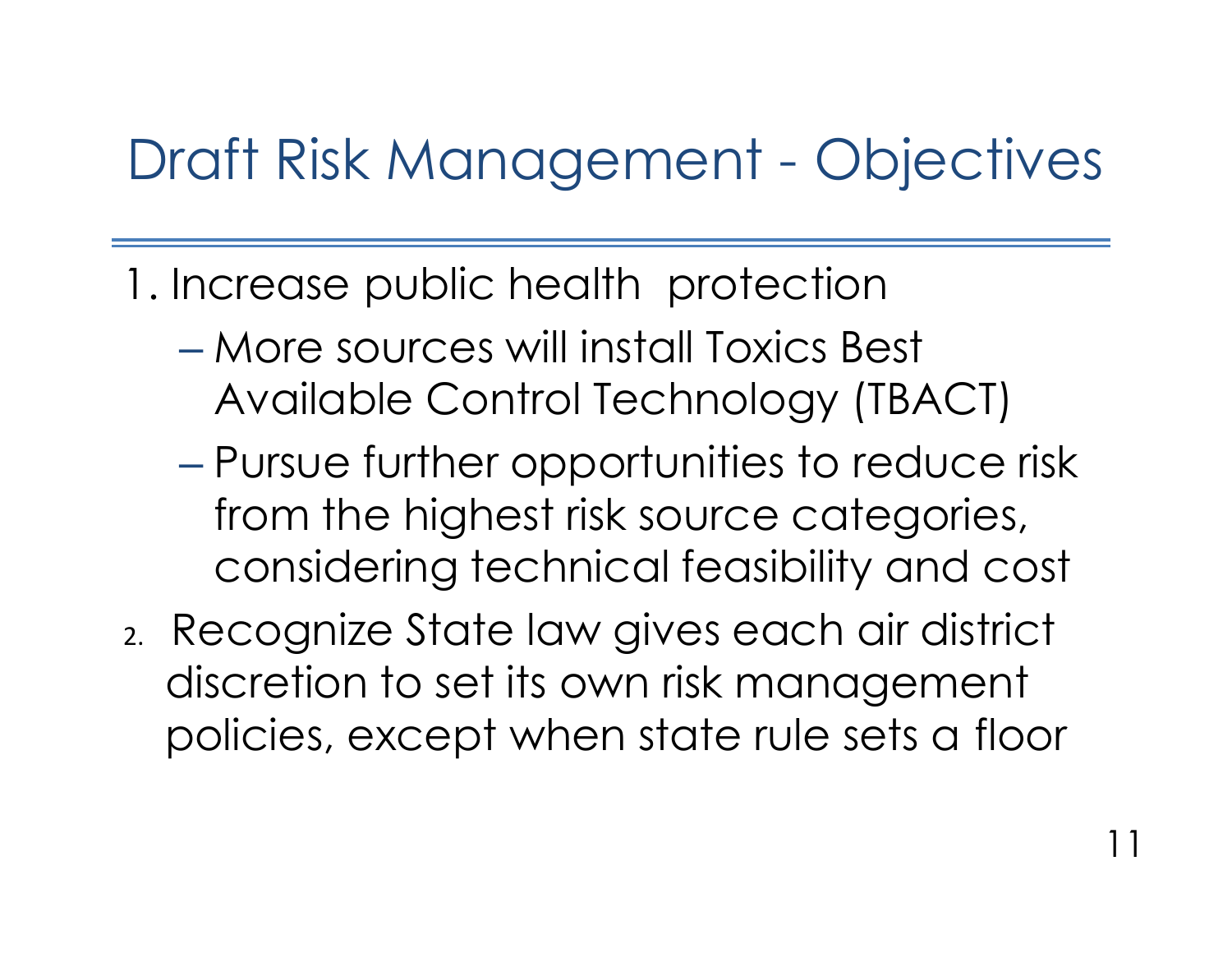### Objectives, continued

- 3. Sustain continued operation of essential goods and public services
- 4. Ensure that future program changes will not result in less health protective program requirements relative to rules or programs in place prior to the 2015 OEHHA Manual
- 5. Support public participation and access to information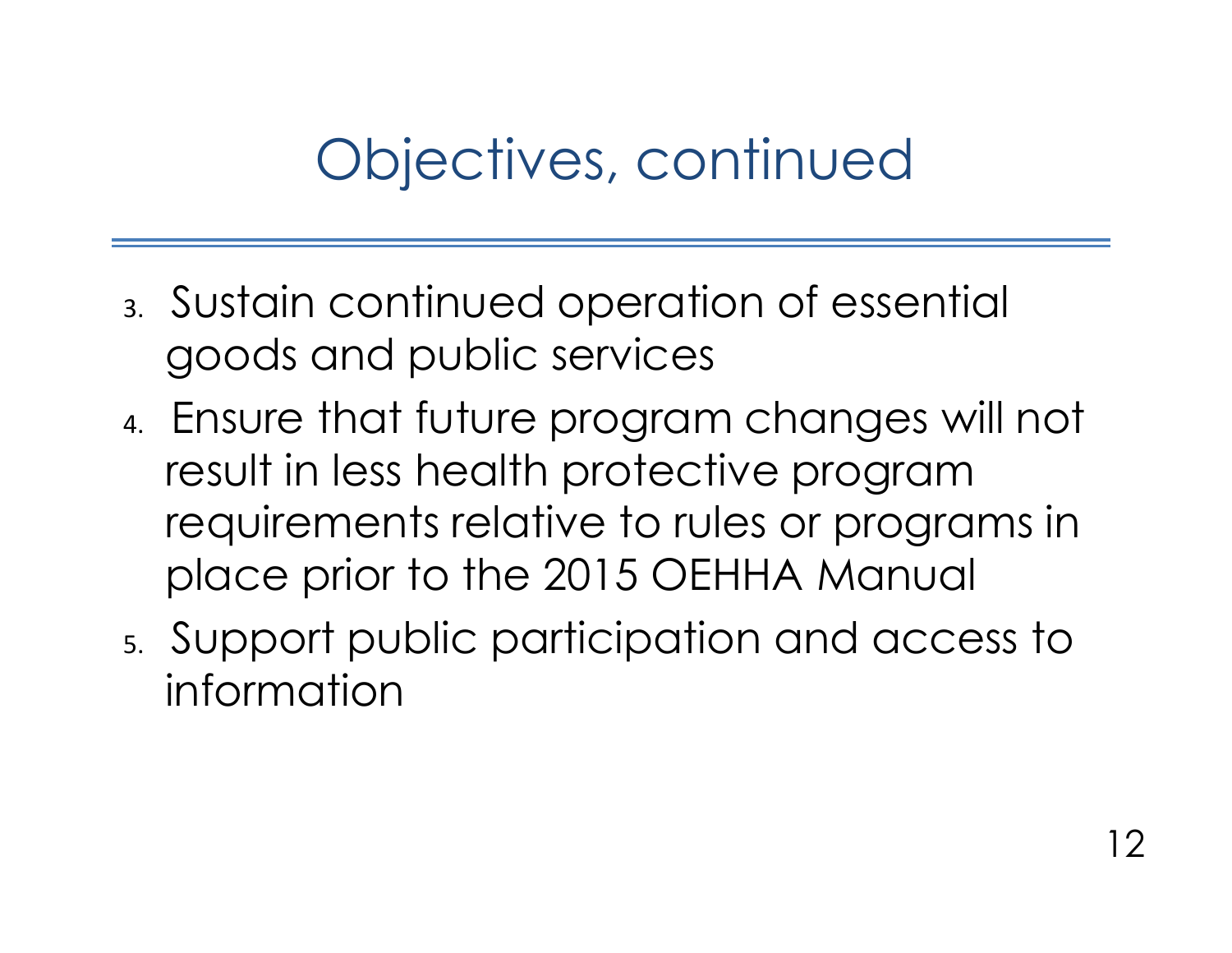Organization of draft risk management document

- Introduction
- Overview
- Background and communication
- Guidance\*:
	- Permitting and AB 2588 levels
	- Use of breathing rates
- Future actions (District and ARB work plans)
- \* *Guidance to districts recommends (but does not require) action levels or ranges*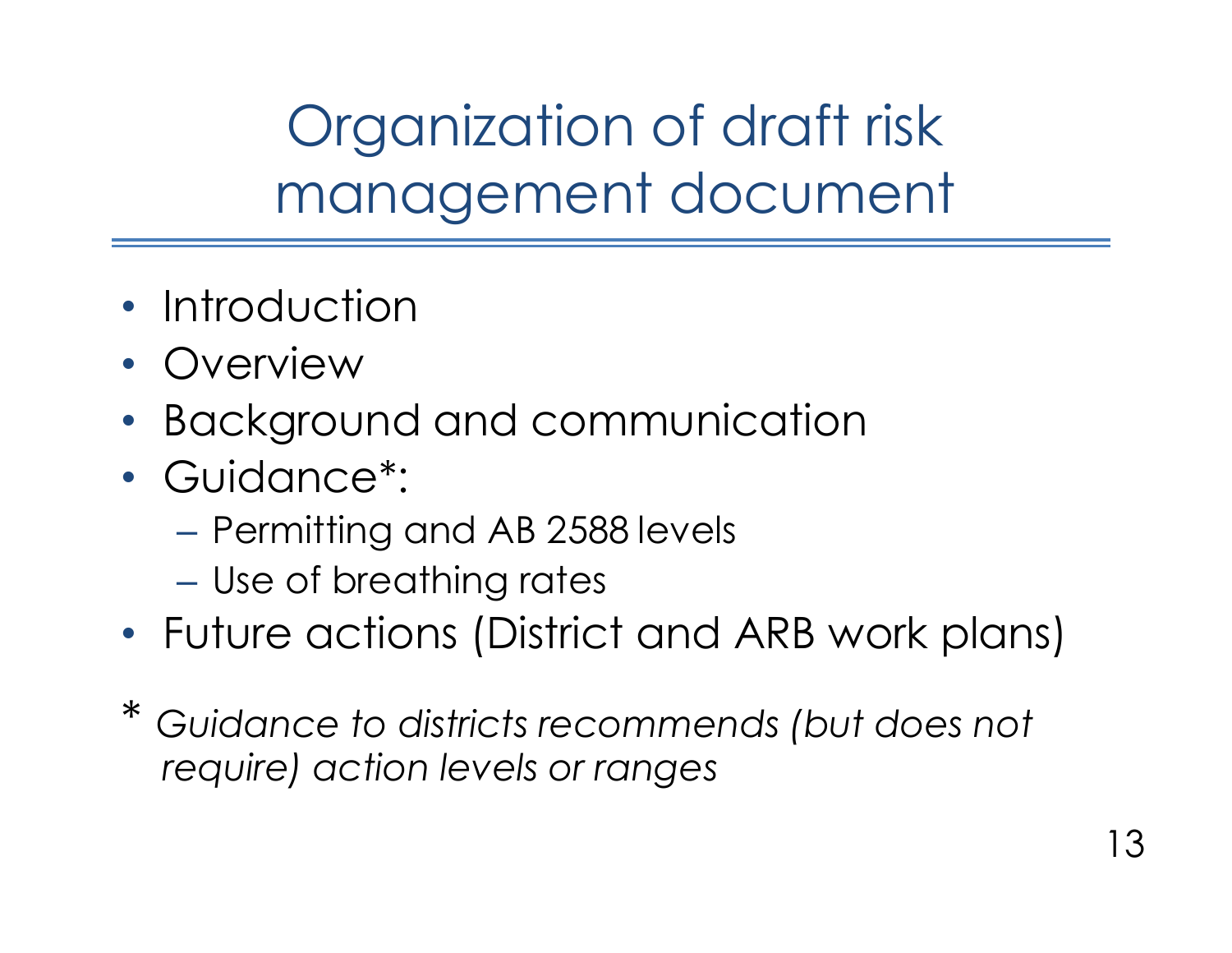### Appendices

| <b>Appendix</b> | <b>Topic</b>                                                                      |  |
|-----------------|-----------------------------------------------------------------------------------|--|
| $\mathsf{A}$    | Applicable Air Toxics Legislation                                                 |  |
| B               | Guidance for Permitting New and Modified<br>Sources                               |  |
| $\subset$       | Guidance for AB 2588 Hot Spots Program                                            |  |
| D               | Risk Management Policy for Risk Assessments Using<br>the Inhalation Pathway       |  |
| Е               | ARB Risk Management Work Plan                                                     |  |
| F               | List of Existing ARB Regulations for Air Toxics                                   |  |
| G               | Table of 2014 Permitting Levels for Various<br>Agencies and Programs              |  |
| H               | Table of 2014 AB 2588 District Prioritization Scores<br>and Risk Threshold Values |  |
|                 | References                                                                        |  |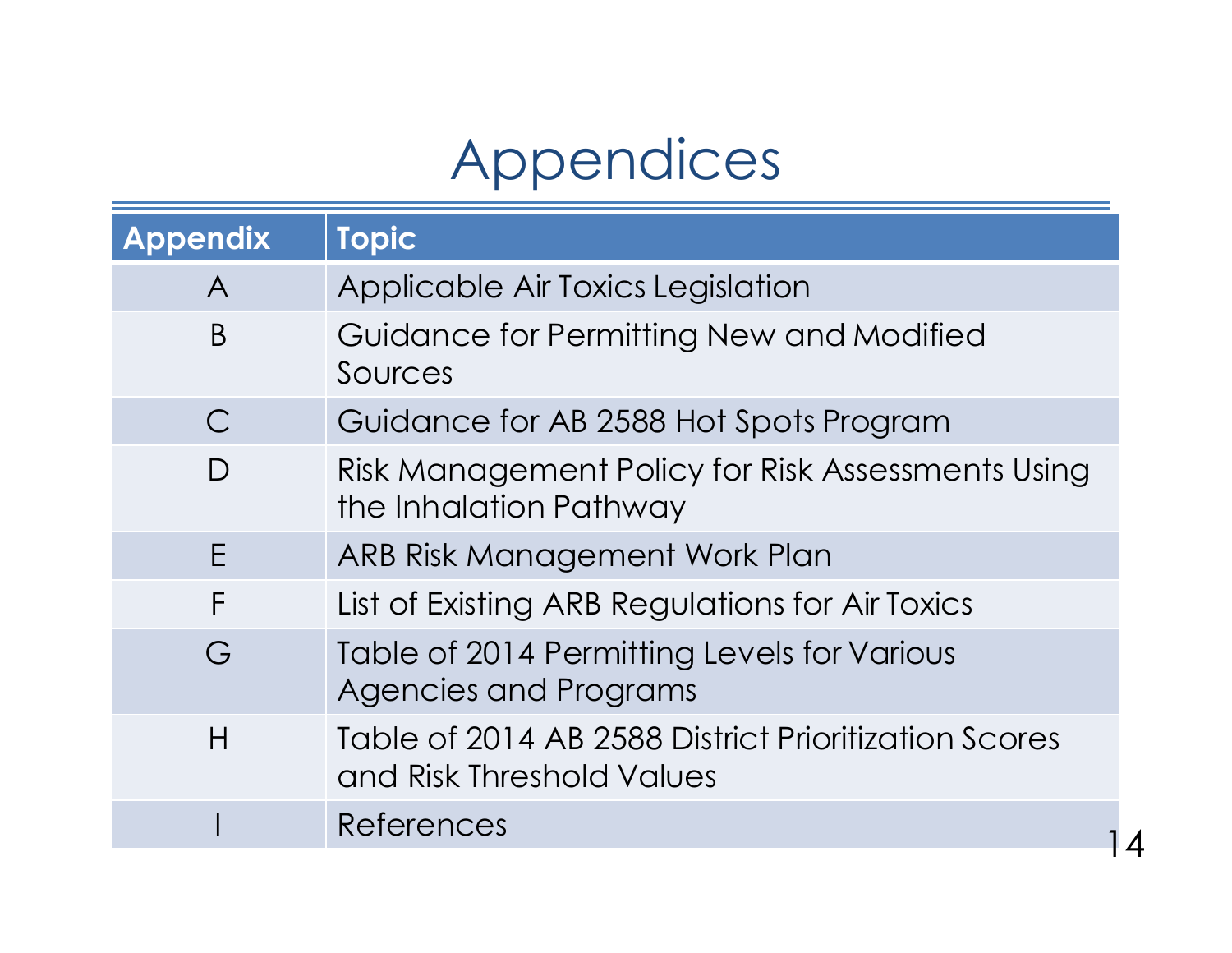#### Recommendations for permitting

| <b>Action</b>                      | <b>Cancer Risk-Action</b><br>Level (chances per<br>million)                                              | <b>Non-cancer Risk-</b><br><b>Action Level</b><br>(Hazard Index)                                         |
|------------------------------------|----------------------------------------------------------------------------------------------------------|----------------------------------------------------------------------------------------------------------|
| <b>Require TBACT</b>               | >1                                                                                                       | >1                                                                                                       |
| Permit Approval                    | 10 to 25                                                                                                 | $\leq$ 1                                                                                                 |
| Source-Specific<br>Approval/Denial | Less than or greater<br>than permit<br>approval levels<br>based on source-<br>specific<br>considerations | Less than or greater<br>than permit<br>approval levels<br>based on source-<br>specific<br>considerations |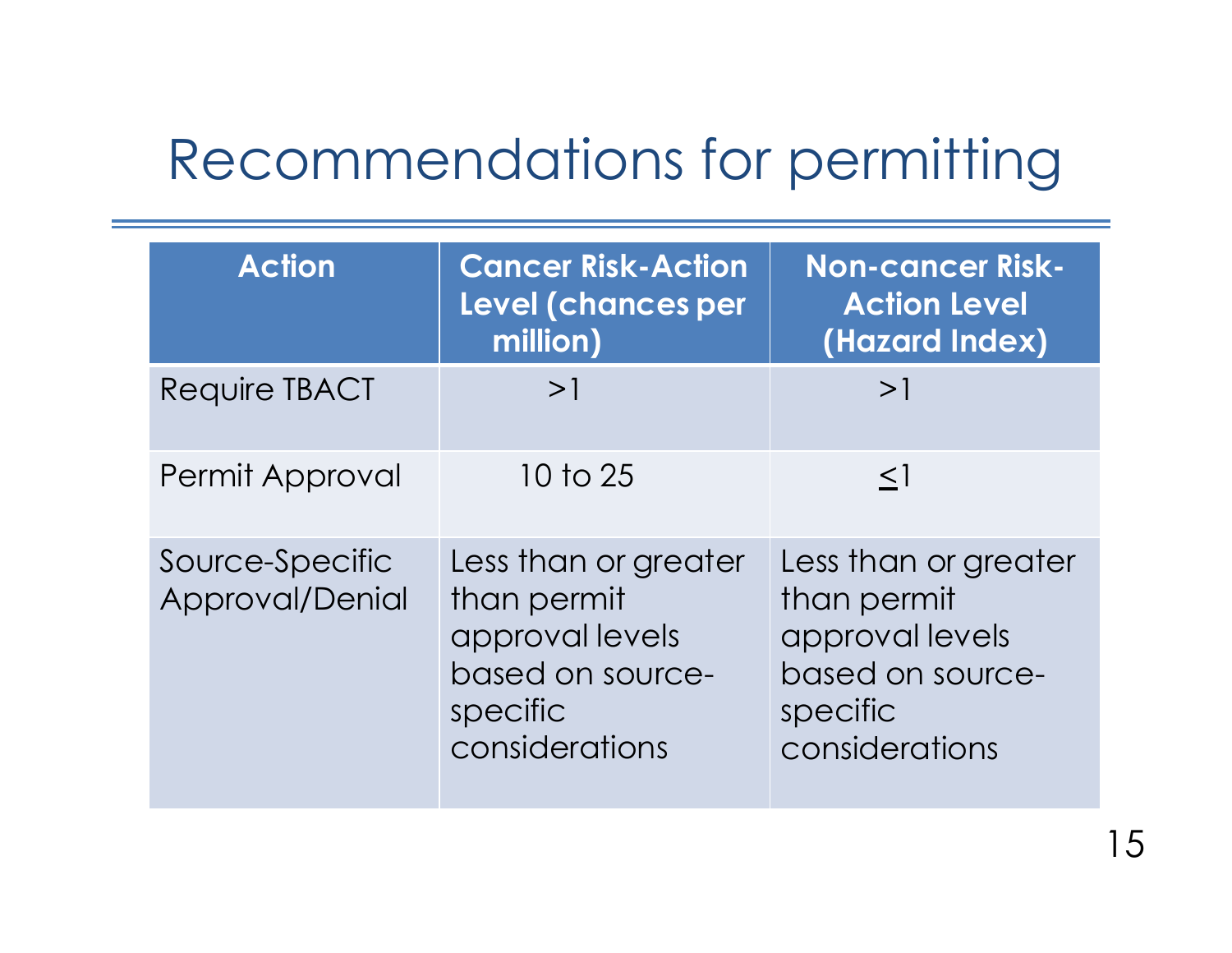#### Recommendations for AB 2588

| Requirement                              | <b>Cancer Risk Action</b><br><b>Level</b><br>(chances per million)         | <b>Non-cancer Risk Action</b><br><b>Level (Hazard Index)</b>               |
|------------------------------------------|----------------------------------------------------------------------------|----------------------------------------------------------------------------|
| Prioritization                           | <b>Update CAPCOA</b><br><b>Prioritization Score</b><br>Procedure/Guideline | <b>Update CAPCOA</b><br><b>Prioritization Score</b><br>Procedure/Guideline |
| <b>Notification</b>                      | <b>TBD by Districts</b>                                                    | <b>TBD by Districts</b>                                                    |
| <b>Risk</b><br>Reduction<br>Audit & Plan | <b>TBD by Districts</b><br>and Not to Exceed 100                           | <b>TBD by Districts</b><br>and Not to Exceed 10                            |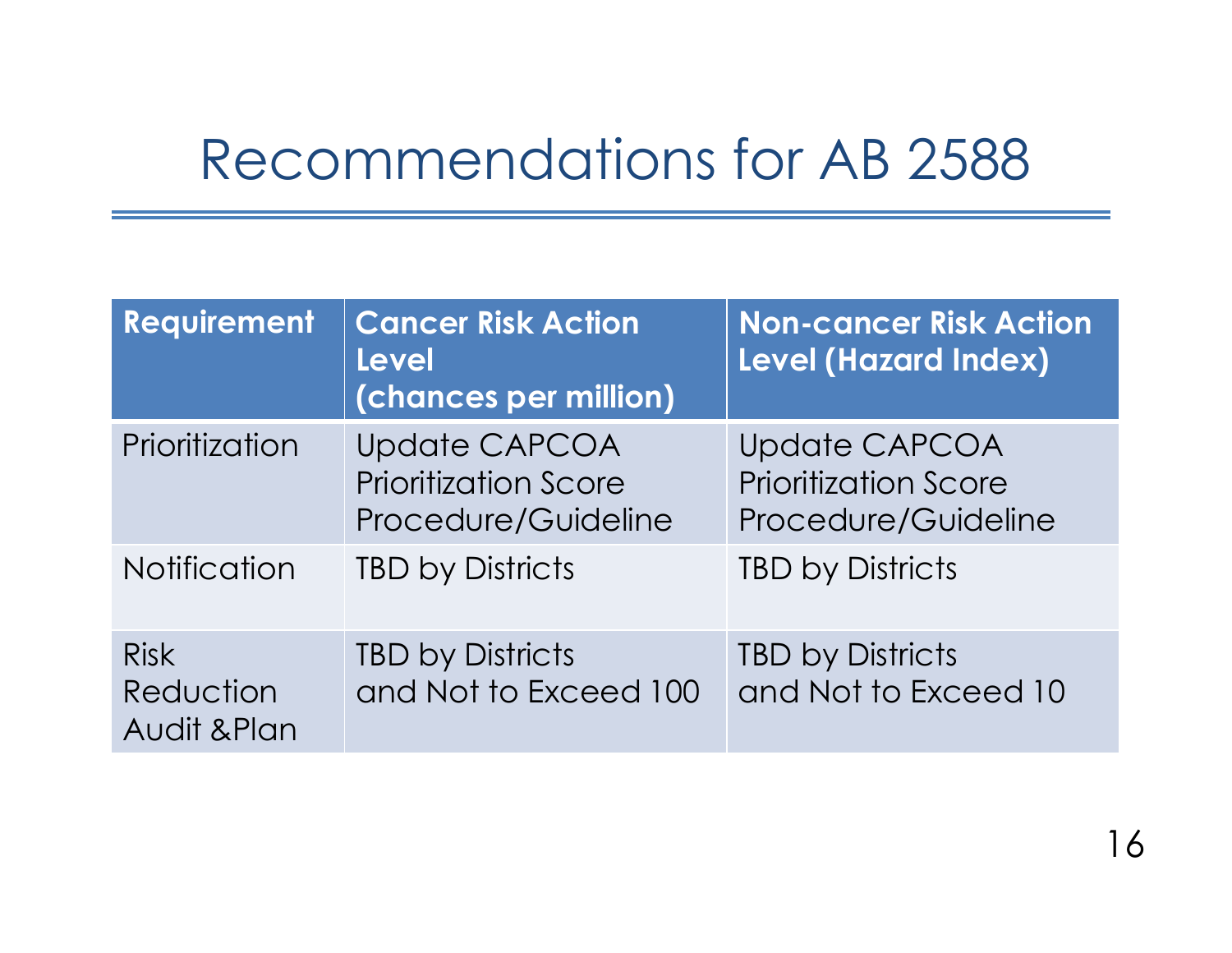## Recommended Breathing Rate Policy

- Uses new science on childhood sensitivity
- Recommends use of combination of 95<sup>th</sup> and 80<sup>th</sup> percentile breathingrates
	- 95th percentile (high-end) breathing rate for last trimester through age 2
	- 80th percentile breathing rate for other age groups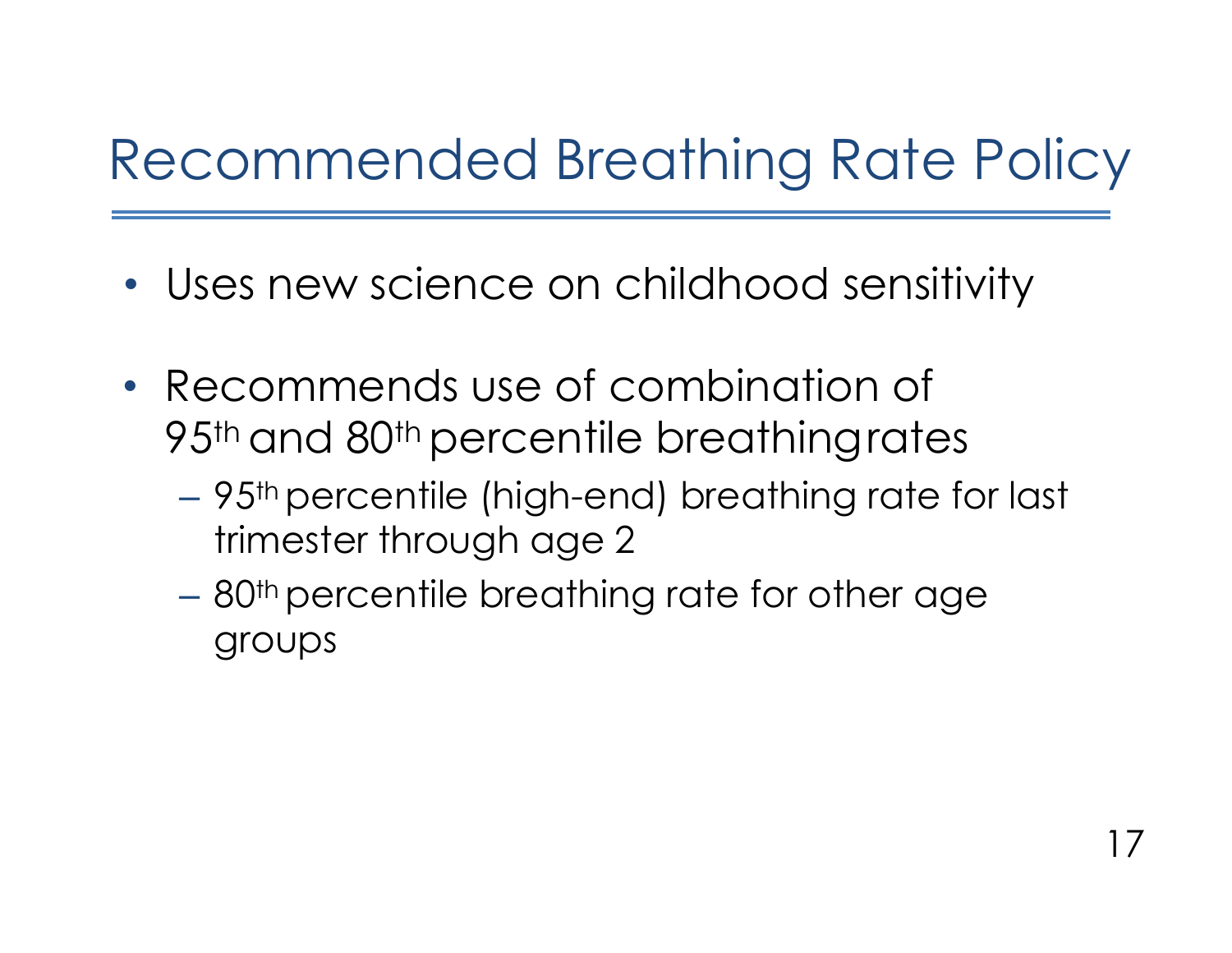# District Risk Management Activities

- Update AB 2588 prioritization methods/guidelines
- Evaluate risk management methodologies and potential impacts
- Consider current programs, rules guidelines, and policies
- Work with stakeholders through a public process if changes are needed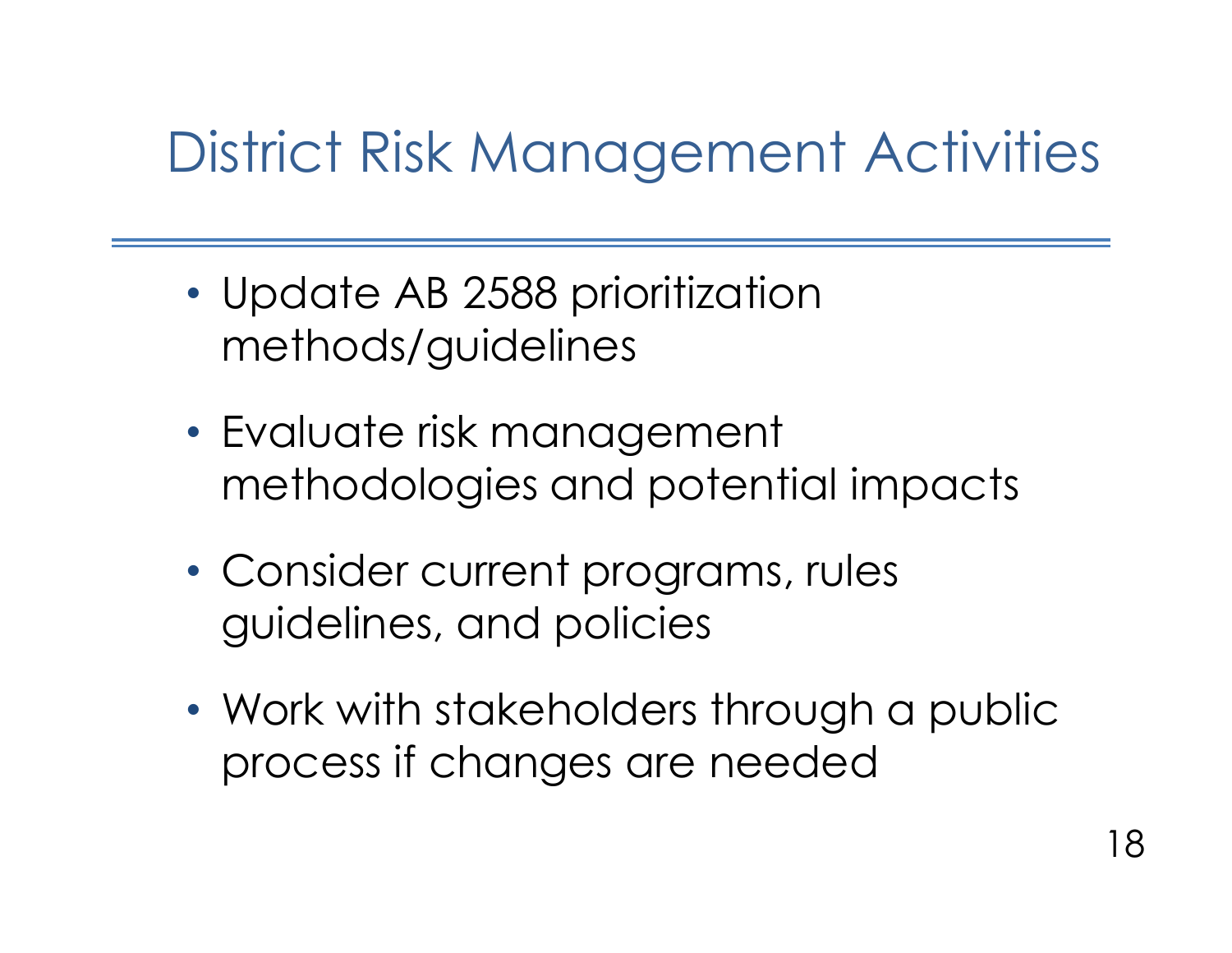### ARB Risk Management Work Plan

- Release HARP software (March 2015)
- Update existing Risk Management Guidance w/CAPCOA (draft May 2015)
- Update the Hot Spots Emission Inventory Criteria and Guidelines/Fee Rule
- Industrywide Guidelines w/CAPCOA — gasoline dispensing facilities, emergency standby diesel engines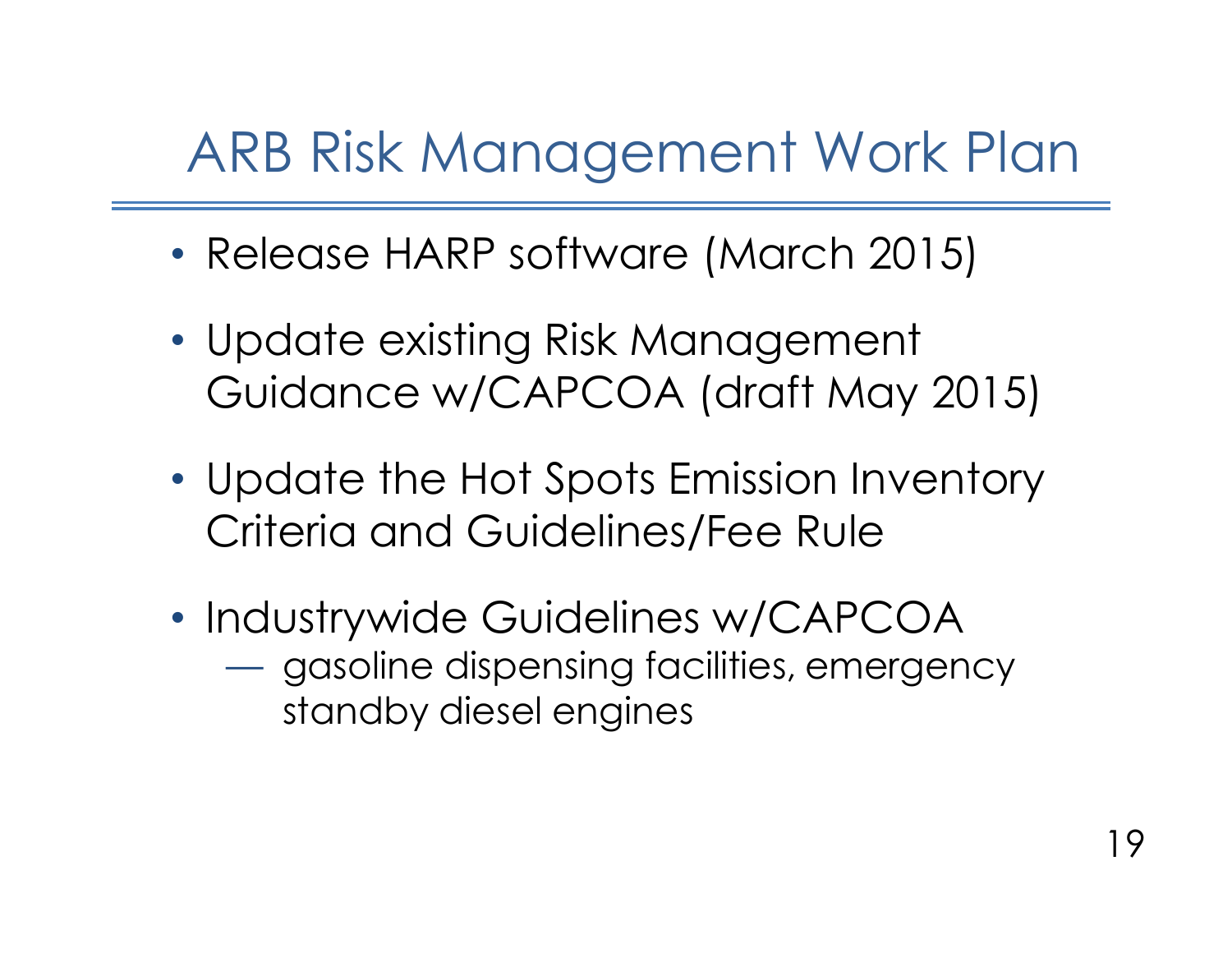### ARB Work Plan, continued

- Screen and assess existing ARB air toxicsrelated regulations
- If needed, reevaluate existing regulations
	- Focus on those with risk-based provisions to ensure they remain health protective (e.g., chrome plating)
- Develop further controls for mobile sources via Sustainable Freight Strategy, State Implementation Plan, and Scoping Plan
- Update the Land Use Handbook Care 19, 20

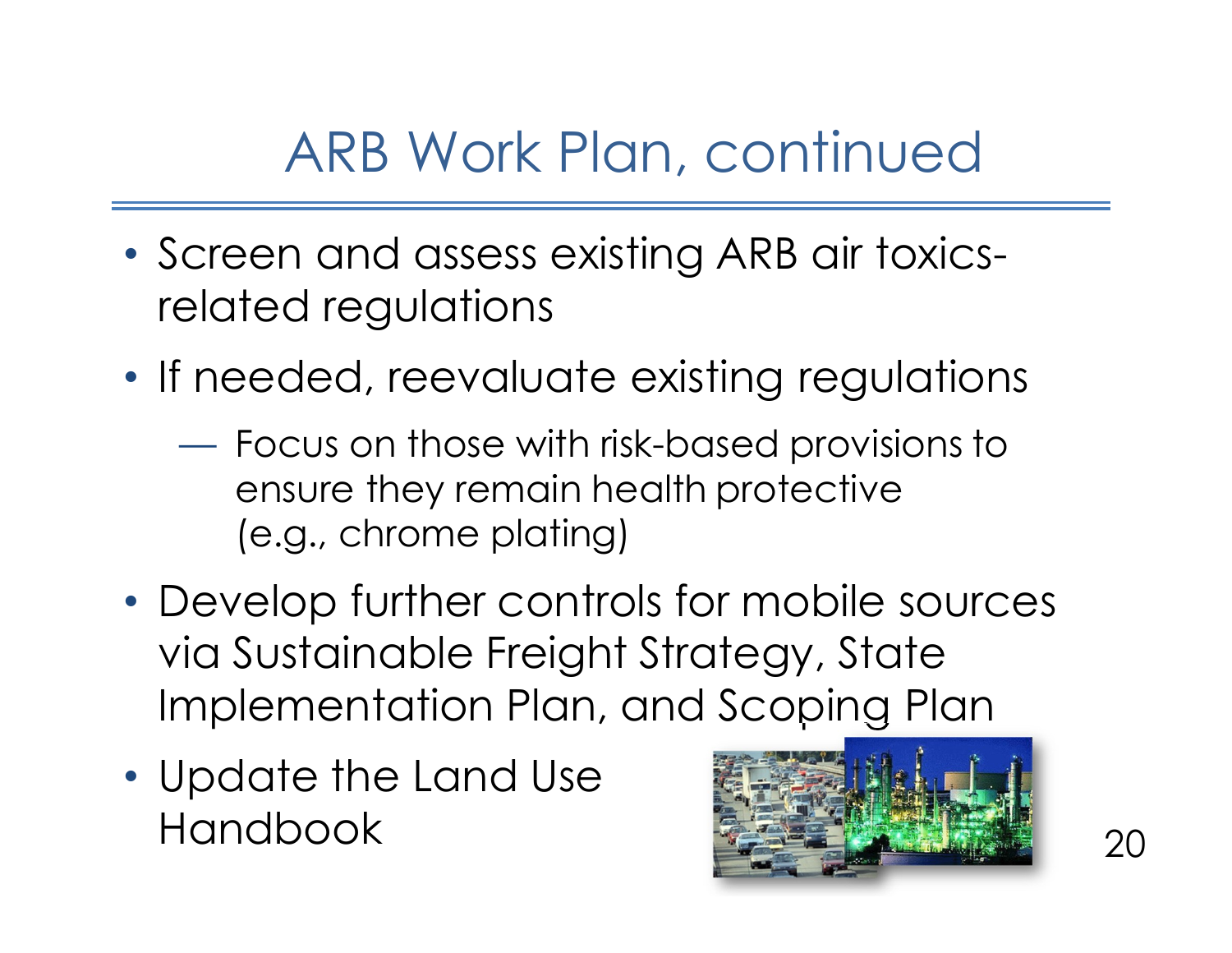#### Risk Management Related Websites

- Risk Management Actions (list serve) can be found at: <http://www.arb.ca.gov/toxics/rma/rma.htm>
- Risk Management Guidance for Stationary Sources of Air Toxics Discussion Draft can be found at: [http://www.arb.ca.gov/toxics/rma/rma\\_guidancedr](http://www.arb.ca.gov/toxics/rma/rma_guidancedr)  aft052715.pdf
- More information on the new OEHHA methodology can be found at: [http://oehha.ca.gov/air/hot\\_spots/hotspots2015.html](http://oehha.ca.gov/air/hot_spots/hotspots2015.html)